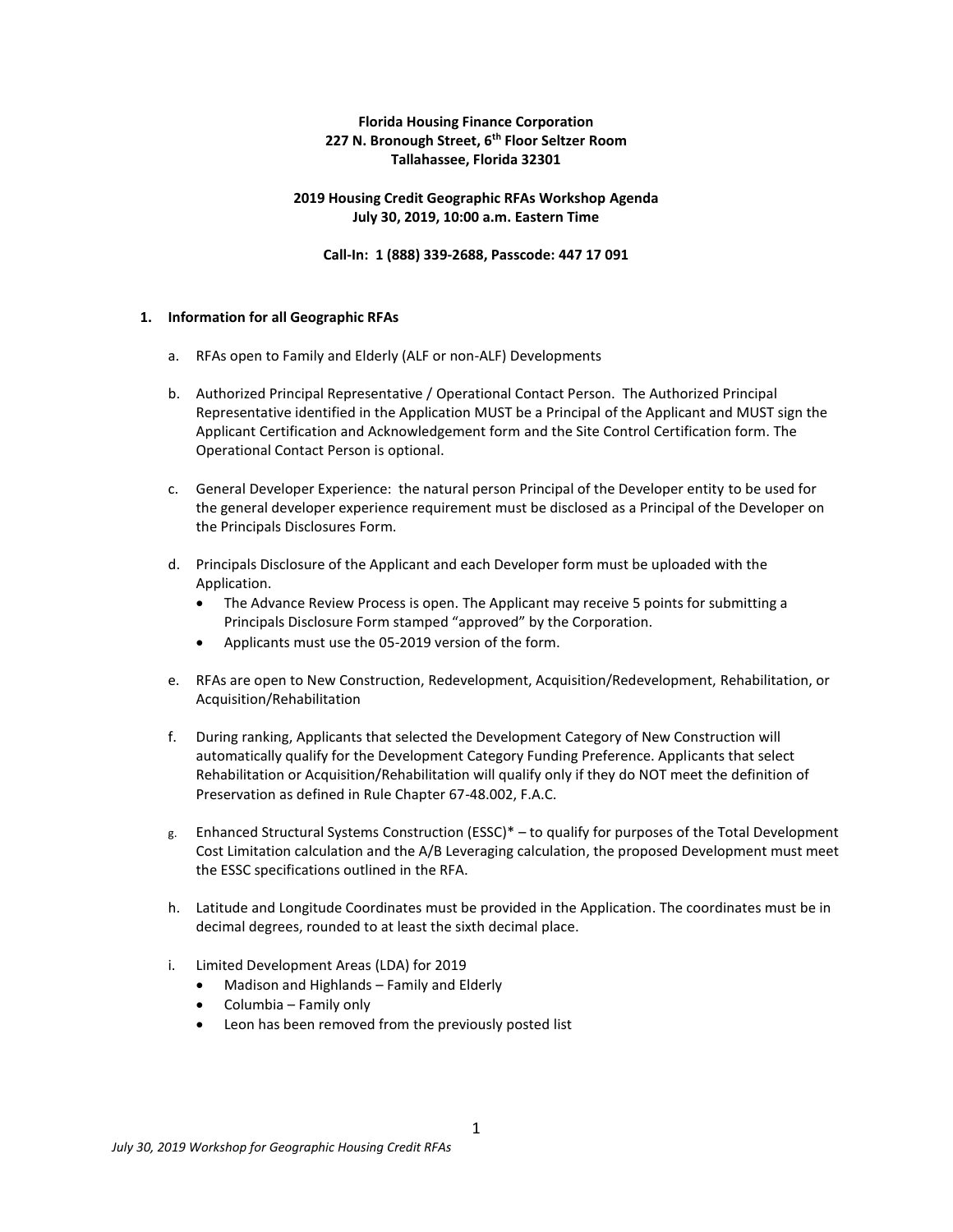- j. Proximity
	- **•** Grocery Store:

A retail food store consisting of 4,500 square feet or more of contiguous air-conditioned space available to the public, that has been issued a food permit, current and in force as of the dates outlined below, issued by the Florida Department of Agriculture and Consumer Service (FDACS) which designates the store as a Grocery Store or Supermarket within the meaning of those terms for purposes of FDACS-issued food permits.

Additionally, it must have been open and available for use by the general public since a date that is 6 months prior to the Application Deadline with the exception of any of the following, which must be in existence and available for use by the general public as of the Application Deadline:

Albertson's, Aldi, Bravo Supermarkets, BJ's Wholesale Club, Costco Wholesale, EarthFare, Food Lion, Fresh Market, Harvey's, Milam's Markets, Piggly Wiggly, Presidente, Publix, Sam's Club, Sav – A – Lot, Sedano's, SuperTarget, Trader Joe's, Walmart Neighborhood Market, Walmart Supercenter, Whole Foods, Winn-Dixie

- Public Bus Stop
- Required minimum proximity scores:

| Location of<br>Proposed<br>Development | Required<br><b>Minimum</b><br><b>Transit Service</b><br><b>Points if Eligible</b><br>for PHA or RD<br><b>Proximity Point</b><br><b>Boost</b> | Required<br><b>Minimum</b><br><b>Transit Service</b><br><b>Points if NOT</b><br><b>Eligible for PHA</b><br>or RD Proximity<br><b>Point Boost</b> | Required<br><b>Minimum Total</b><br><b>Proximity Points</b><br>that Must be<br><b>Achieved to be</b><br>eligible for<br>funding | <b>Total Proximity</b><br><b>Points that Must</b><br>be Achieved to<br><b>Receive the</b><br><b>Proximity Funding</b><br>Preference |
|----------------------------------------|----------------------------------------------------------------------------------------------------------------------------------------------|--------------------------------------------------------------------------------------------------------------------------------------------------|---------------------------------------------------------------------------------------------------------------------------------|-------------------------------------------------------------------------------------------------------------------------------------|
| Large County                           | 1.5                                                                                                                                          | 2                                                                                                                                                | 10.5                                                                                                                            | 12.5 or more                                                                                                                        |
| Medium<br>County                       | N/A                                                                                                                                          | N/A                                                                                                                                              |                                                                                                                                 | 9 or more                                                                                                                           |
| Small County                           | N/A                                                                                                                                          | N/A                                                                                                                                              | 4                                                                                                                               | 6 or more                                                                                                                           |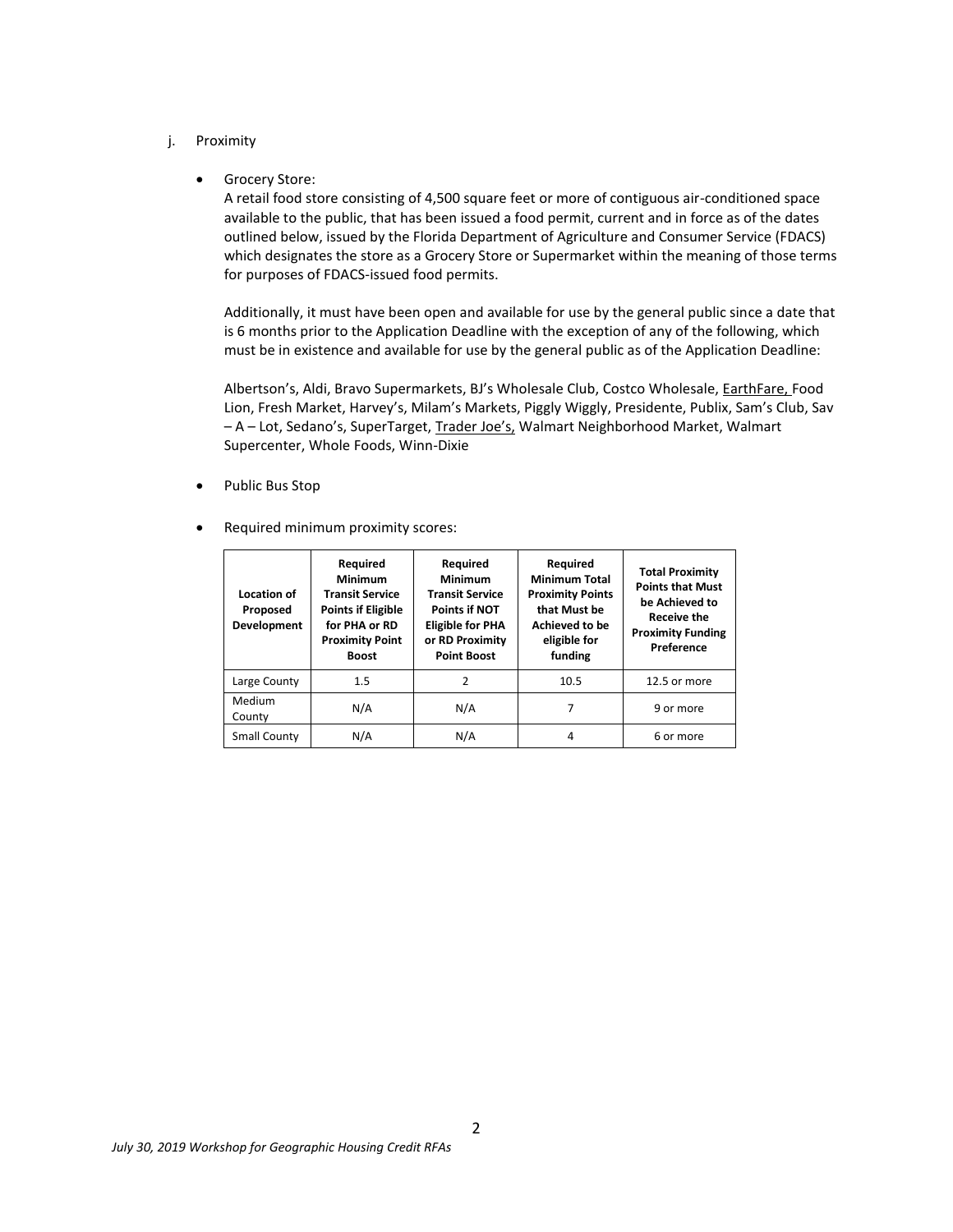- k. The 5-24-19 Draft FHFC Development Proximity List is available on each RFA website.
- l. Mandatory Distance

|                           |                        |                       | Distance between       |
|---------------------------|------------------------|-----------------------|------------------------|
|                           |                        | Distance between the  | the proposed           |
|                           |                        | proposed              | Development and        |
|                           |                        | Development and       | Developments on the    |
|                           | Distance between       | Developments on the   | List if proposed       |
|                           | the proposed           | List if proposed      | Development is not     |
|                           | Development and        | Development is not an | an LDA                 |
|                           | Developments on        | LDA Development;      | Development; AND       |
|                           | the List if            | AND the Development   | the Development on     |
|                           | proposed               | on the Proximity List | the Proximity List has |
|                           | Development is an      | has at least 31 Total | less than 31 Total     |
|                           | <b>LDA Development</b> | Units                 | Units                  |
| <b>All Small Counties</b> | 5 miles                | 2.0 miles             | 1.0 miles              |
| All Medium                |                        |                       |                        |
| Counties                  | 5 miles                | 1.0 miles             | N/A                    |
| All Large Counties        | N/A                    | 0.5 miles             | N/A                    |

An Applicant may disregard any Development(s) on the List if the proposed Development and any Development(s) on the List have one or more of the same Financial Beneficiaries and meet at least one of the following criteria: (i) they are contiguous or are divided by a street, and/or (ii) they are divided by a prior phase of the proposed Development. If this provision applies to the proposed Development, the Applicant must identify the Development(s) on the List that it wishes to disregard.

- m. Unit mix limits: no change from 2018
- n. Applicants commit to set-aside units for 50-years.
- o. Set-Aside Commitments
	- The ELI AMI levels will be capped at 40% AMI.
	- If the minimum set-aside of 20% of 50% AMI or 40% @ 60% AMI is elected, 10% of the total units must be set-aside as ELI Set-Aside Units
	- If the Average Income Test is elected, 15% of the total units must be set aside as ELI Set-Aside Units, at the 30% AMI (regardless of county)
	- 50% of the ELI Set-Aside Units must be set aside for Persons with Special Needs
- p. Readiness to Proceed
	- Site Control Form
		- $\circ$  The form must be signed by the Authorized Principal Representative and the applicable site control documents must be attached.
		- o The Site Control Certification form is available on each RFA website
	- Ability to Proceed: All forms are available on each RFA website
- q. Construction Features
	- Green Building updates
	- Roll-In showers are required in 20% of the Elderly New Construction units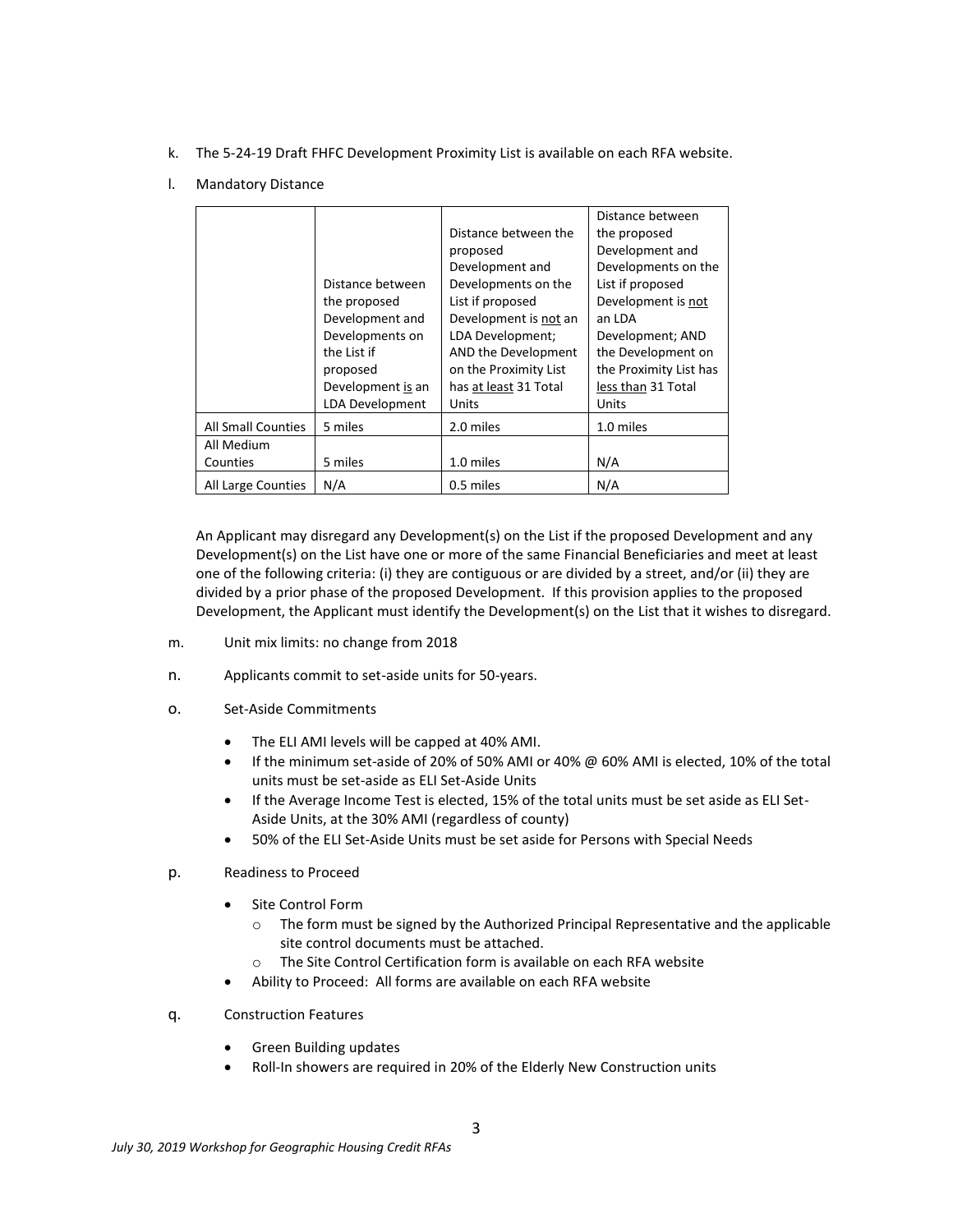- r. All Rehabilitation Developments will undergo the new Capital Needs Assessment process. Refer to Exhibit F of the draft RFAs
- s. The 2019 Geographic Areas of Opportunity Designation List is available on the website: [https://www.floridahousing.org/programs/developers-multifamily-programs/competitive/areas](https://www.floridahousing.org/programs/developers-multifamily-programs/competitive/areas-of-opportunity/2019)[of-opportunity/2019](https://www.floridahousing.org/programs/developers-multifamily-programs/competitive/areas-of-opportunity/2019)
- t. The 2019 Racially and Ethnically Concentrated Areas of Poverty (RECAP) areas are available on the website: [https://www.floridahousing.org/programs/developers-multifamily](https://www.floridahousing.org/programs/developers-multifamily-programs/competitive/racially-and-ethnically-concentrated-areas-of-poverty-(recap)/2019-racially-and-ethnically-concentrated-areas-of-poverty-(recap)-information)[programs/competitive/racially-and-ethnically-concentrated-areas-of-poverty-](https://www.floridahousing.org/programs/developers-multifamily-programs/competitive/racially-and-ethnically-concentrated-areas-of-poverty-(recap)/2019-racially-and-ethnically-concentrated-areas-of-poverty-(recap)-information) [\(recap\)/2019-racially-and-ethnically-concentrated-areas-of-poverty-\(recap\)-information](https://www.floridahousing.org/programs/developers-multifamily-programs/competitive/racially-and-ethnically-concentrated-areas-of-poverty-(recap)/2019-racially-and-ethnically-concentrated-areas-of-poverty-(recap)-information)

Only Developments with a Development Category of Redevelopment or those that qualify for the Local Government Area of Opportunity Funding goals (outlined below) may be located in a RECAP area.

|                                                                                                                                                                                            | <b>New Construction Units</b> |                |                    |                   |                |           | <b>Rehabilitation Units</b> |
|--------------------------------------------------------------------------------------------------------------------------------------------------------------------------------------------|-------------------------------|----------------|--------------------|-------------------|----------------|-----------|-----------------------------|
| <b>Measure</b>                                                                                                                                                                             | Garden<br>Wood*               | Garden<br>ESS* | Mid-Rise-<br>Wood* | Mid-Rise-<br>ESS* | High-<br>Rise* | Garden*   | Non-<br>Garden*             |
| Maximum TDC Per Unit<br>Limitation for all counties<br>except Broward and<br>Miami-Dade                                                                                                    | \$212,000                     | \$255,400      | \$255,400          | \$282,200         | \$322,000      | \$178,200 | \$250,300                   |
| Maximum TDC Per Unit<br>Limitation for Broward and<br>Miami-Dade counties                                                                                                                  | \$223,500                     | \$267,800      | \$267,800          | \$295,600         | \$337,000      | \$186,400 | \$262,700                   |
| Applicable TDC Multipliers (to be applied against the Development's TDC) and TDC Add-Ons (to be added to the Maximum TDC Per<br>Unit Limitation)                                           |                               |                |                    |                   |                |           |                             |
| TDC Multiplier for Elderly-ALF Developments<br>95%                                                                                                                                         |                               |                |                    |                   |                |           |                             |
| \$5,000 of additional per unit costs will<br>TDC Add-On for Applicants that have a PHA/instrumentality of a PHA as a Principal<br>be added to the above Maximum TDC<br>Per Unit Limitation |                               |                |                    |                   |                |           |                             |

u. Total Development Cost Per Unit Limitations:

- v. Applicants with PHA Principals selecting the Development Category of Redevelopment may exclude demolition and relocations costs from the TDC PU Limitation calculation.
- w. Update on Standards and Processes that Lower Barriers to Rental Housing Entry
	- For ELI Households only: the eligibility income requirement for an Applicant's household income must not be more than 2 times the monthly rent.
	- The standards and processes will be outlined in an Exhibit in the RFA
- x. IRS form 8821 policy Pursuant to Rule Chapter 67-48, F.A.C., effective July 11, 2019, IRS form 8821 will only be required if requested by the Corporation.
- y. New Local Government Contribution forms (Loan, Grant, Fee Deferral, Fee Waiver)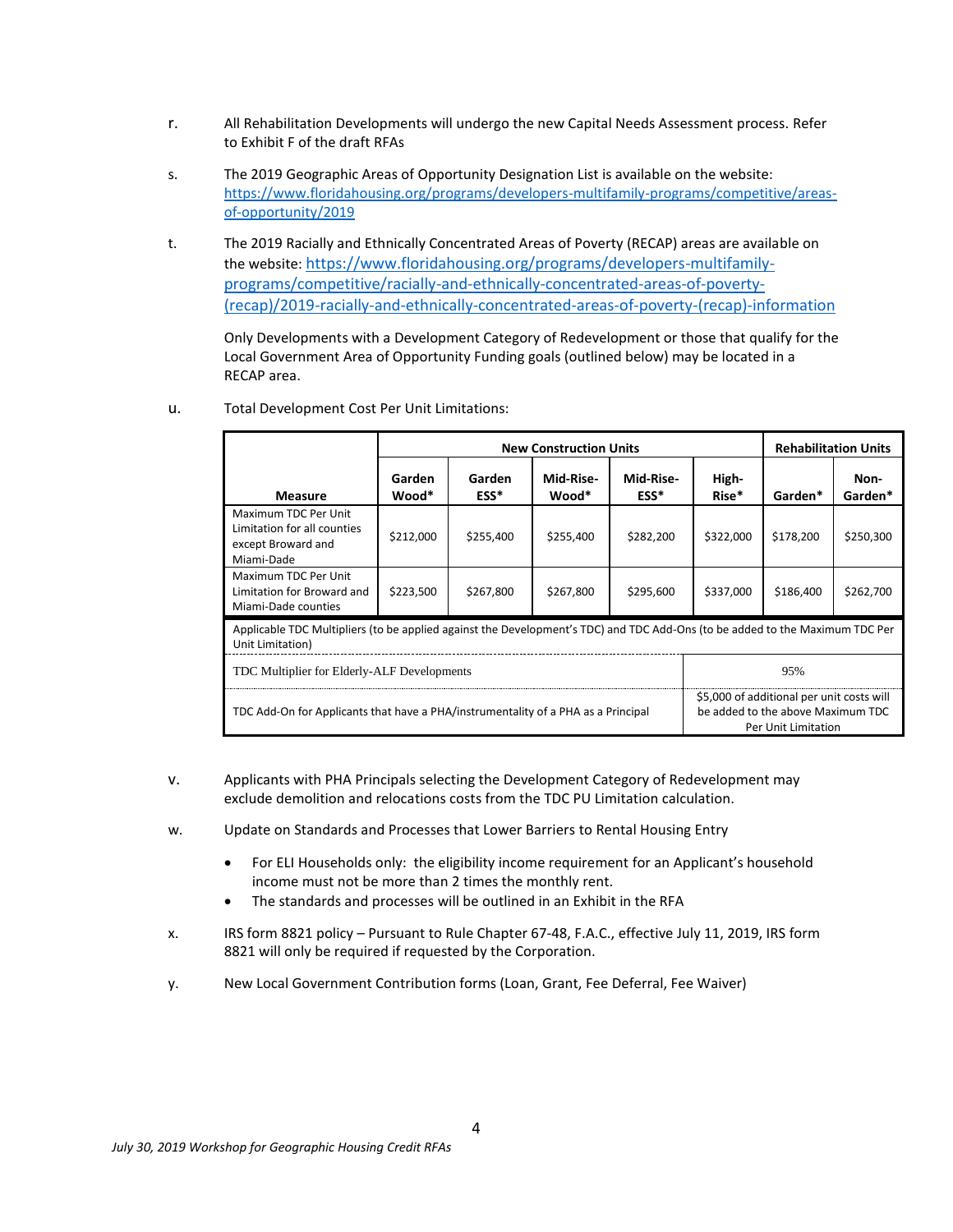## **2. RFA 2019-112 Housing Credit Financing for Affordable Housing Developments Located in Miami-Dade County**

- a. Estimated \$7,195,917 available
- b. Proposed Developments must meet the following applicable minimum total unit requirement:
	- Minimum of 75 total units for proposed Developments located in all areas of Miami-Dade County north of SW 224<sup>th</sup> Street; or
	- Minimum of 110 total units for proposed Developments located in all areas of Miami-Dade County south of SW 224<sup>th</sup> Street.

For Family and Elderly Non-ALF Developments, if the Applicant commits to set aside less than 80 percent of the total units at or below an average of 60 percent AMI, the Development must have a minimum of 75 **Set-Aside Units**.

### c. Funding Limits:

| Column A                               | Column B                             |  |
|----------------------------------------|--------------------------------------|--|
|                                        |                                      |  |
| If the Development does not qualify    | If the Development qualifies for the |  |
| for the basis boost as outlined in (4) | basis boost as outlined in (4) below |  |
| below.                                 |                                      |  |
| \$2,217,000                            | \$2,882,000                          |  |

- d. Funding Goals:
	- One (1) Family Development located in a Geographic Area of Opportunity/Small Area Difficult to Develop Areas (SADDA) Development.
	- One (1) Elderly (Non-ALF) Development
- e. The Corporation intends to fund a total of three (3) Developments, utilizing a binding commitment, if necessary.
- f. Priority Designation of Applications

A new question will be created in the Application asking Applicants if this Application is a Priority I or Priority II. There is no limit on how many Priority II Applications can be submitted by any Principal; however, no Principal can be a Principal of more than three Priority I Applications.

Florida Housing will rely on the Principal Disclosure Form to make that determination during scoring. If, during scoring, it is determined that a Principal is disclosed on the Principal Disclosure Form of more than 3 Priority I Applications, all such Priority I Applications will be deemed Priority II.

If it is later determined that a Principal was not disclosed on the Principal Disclosure Form and the undisclosed Principal causes the maximum set forth above to be exceeded, the award(s) for the affected Application(s) will be rescinded and all Principals of the affected Applications may be subject to material misrepresentation, even if the Applications were not selected for funding, deemed ineligible, or withdrawn.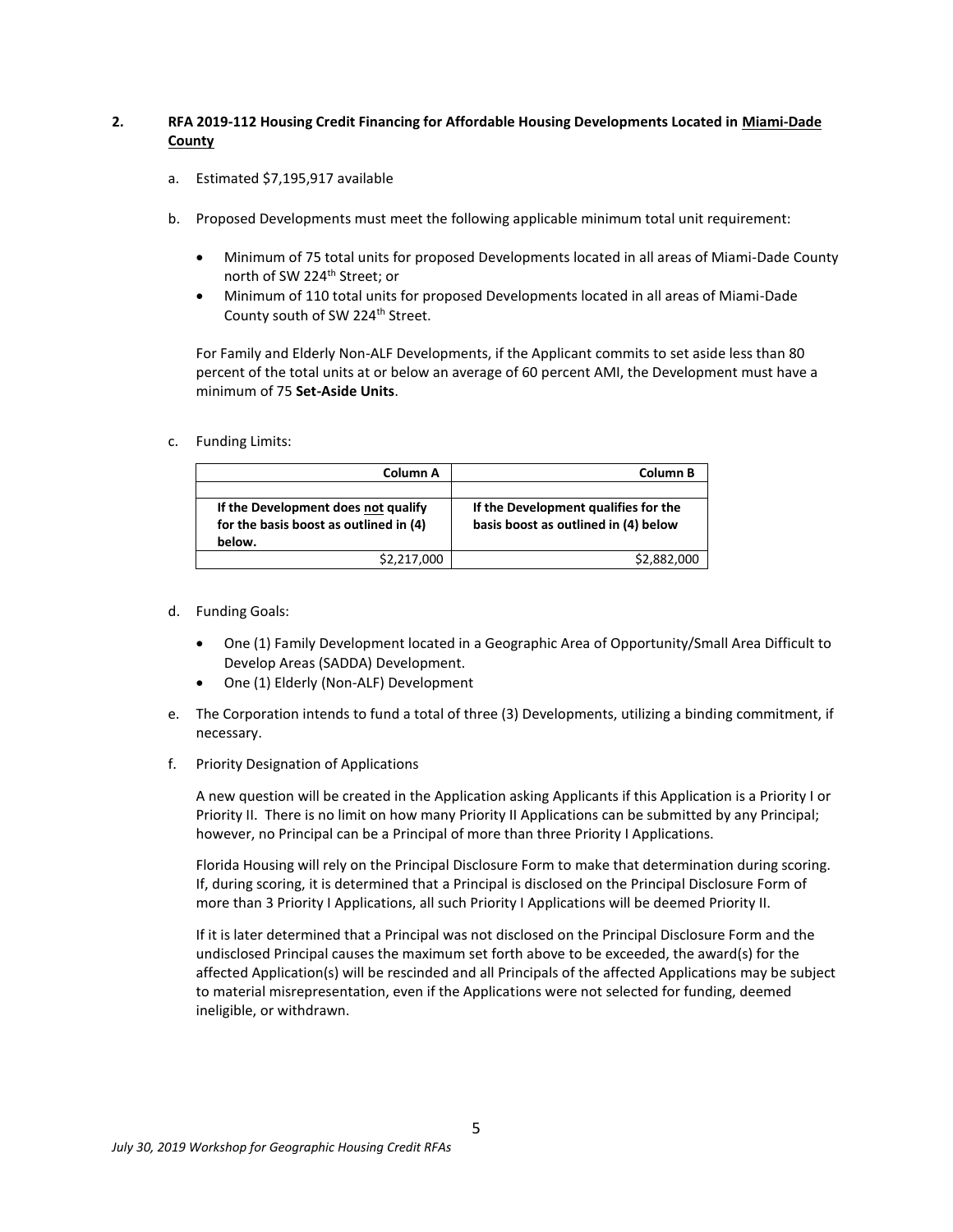#### *Example 1*

| App #1      | App #2      | App #3      | App #4      |
|-------------|-------------|-------------|-------------|
| Principal A | Principal B | Principal B | Principal C |
| Principal B | Principal D | Principal C | Principal D |
| Principal C | Principal E | Principal D | Principal E |

Applications 1, 2, 3, and 4 may be submitted as Priority I Applications because no Principal is associated with more than 3 Priority I Applications.

#### *Example 2*

| App #1      | App #2      | App #3      | App #4      | <u>App #5</u> |
|-------------|-------------|-------------|-------------|---------------|
| Principal A | Principal B | Principal B | Principal C | Principal A   |
| Principal B | Principal D | Principal C | Principal D | Principal B   |
| Principal C | Principal E | Principal D | Principal E |               |

If Applications 1, 2, 3, 4 and 5 were submitted as Priority I Applications, Florida Housing would deem Application 4 to be a Priority I Application, and Applications 1, 2, 3, and 5 to be Priority II. This is because Principal B is a Principal of more than 3 Priority I Applications - Applications 1, 2, 3, and 5. If this was determined after the scoring process because Principal B was not disclosed on the Principal Disclosure Form on one or more Applications, Principals A, B, C, D, and E, (all of the Principals of Applications 1, 2, 3, and 5), may be subject to material misrepresentation, even if the Applications were not selected for funding, deemed ineligible, or withdrawn.

- A/B Leveraging Classifications will be assigned to all Priority I Applications and then, separately, to all Priority II Applications.
- In the funding selection process, eligible Priority I Applications will be selected for funding first and will continue to be selected for funding if Applications can be fully funded. Priority II Applications will not be selected for funding unless there is funding remaining and no eligible Priority I Applications can be fully funded.

### **3. RFA 2019-113 Housing Credit Financing for Affordable Housing Developments Located in Medium and Small Counties**

- a. Estimated \$14,805,028 available for medium counties and \$1,413,414 available for small counties.
- b. Funding Limits:

Medium Counties:

| If the Development does    | If the Development qualifies |  |
|----------------------------|------------------------------|--|
| not qualify for the basis. | for the basis boost.         |  |
| \$1,300,000                | \$1,700,000                  |  |

Small Counties:

| If the Development does    | If the Development qualifies |  |
|----------------------------|------------------------------|--|
| not qualify for the basis. | for the basis boost.         |  |
| \$1,413,414                | \$1,413,414                  |  |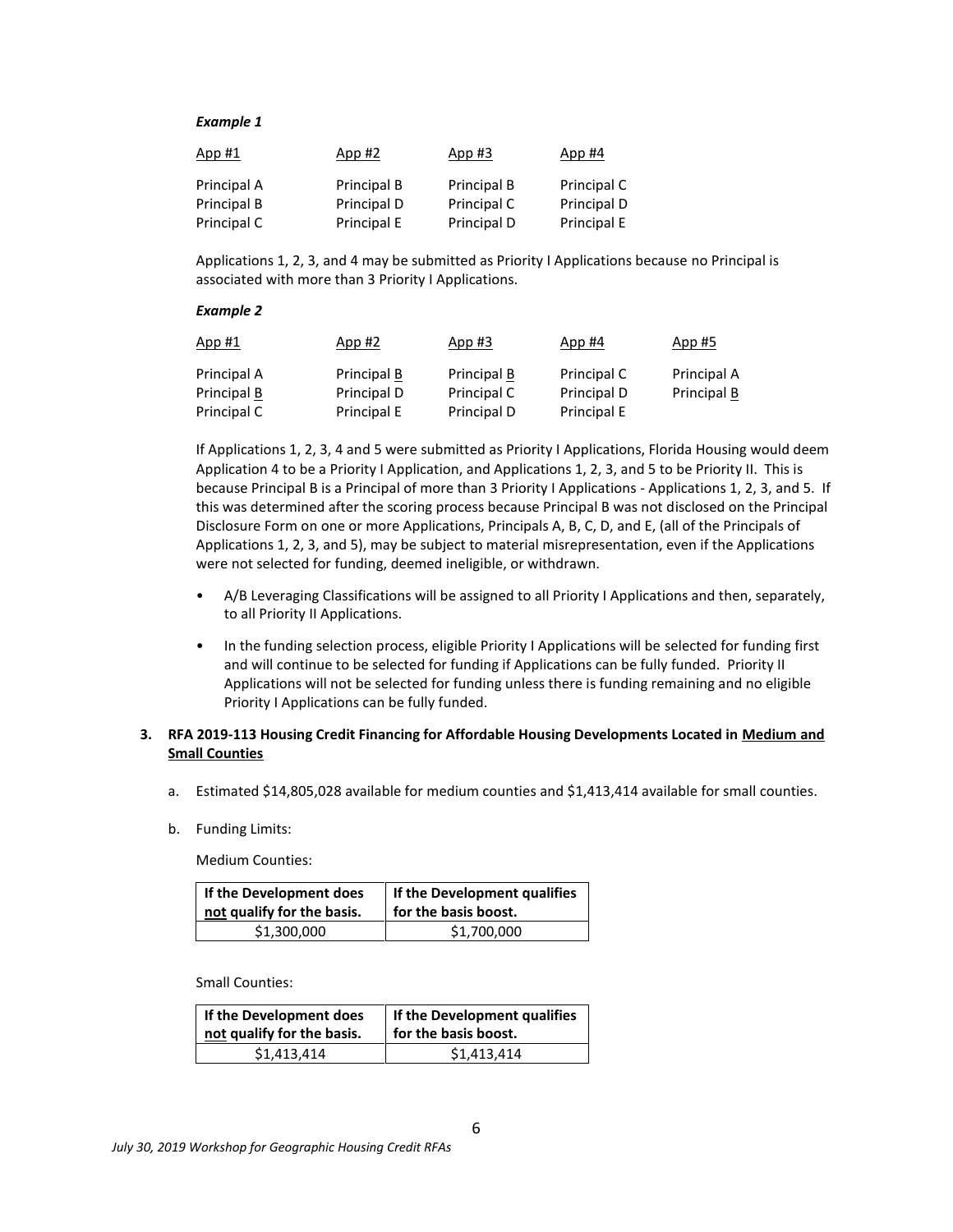c. Public Housing Authority Area of Opportunity basis boost:

Public Housing Authorities that do not otherwise qualify for a QCT or SADDA basis boost may elect to be considered for a state designated basis boost. If such Application is ranked high enough so that it is selected for funding, no other Applications that elect to be considered a Public Housing Authority Area of Opportunity Application would be selected for funding.

c. Local Government Area of Opportunity funding amounts:

| <b>Building Type</b>   | <b>Proposed Minimum Local</b><br><b>Government Area of Opportunity</b><br><b>Funding Amounts*</b> |
|------------------------|---------------------------------------------------------------------------------------------------|
| Garden-Wood (NC)       | \$354,000                                                                                         |
| Garden-Concrete (NC)   | \$425.625                                                                                         |
| Mid-Rise-Wood (NC)     | \$425.625                                                                                         |
| Mid-Rise-Concrete (NC) | \$469.313                                                                                         |
| High-Rise (NC)         | \$560,250                                                                                         |
| Garden (Rehab)         | \$297,563                                                                                         |
| Non-Garden (Rehab)     | \$419,250                                                                                         |

\*Donation of Land is not an eligible contribution

\* Jurisdictions that contribute to a proposed Development for this Goal and are awarded funding under this RFA (regardless if funded under the Goal or not) are not eligible to contribute to a proposed Development for this funding Goal in a subsequent Housing Credit RFA cycle.

\*The following counties are not eligible for the Goal: Alachua, Manatee, and Polk

- d. Funding Goals:
	- Four (4) Developments that qualify for the Local Government Area of Opportunity\*
	- Two (2) Family Developments that qualify as a Geographic Area of Opportunity/Small Area Difficult to Develop Areas (SADDA) Development
	- One (1) Development that is part of a local revitalization initiative

\* Applications that qualify as a Local Government Area of Opportunity will automatically qualify for RECAP, Mandatory Distance, minimum proximity points and proximity funding preference. Applications that qualify for BOTH the Geographic Area of Opportunity/SADDA and Local Government Area of Opportunity funding goals must meet the RECAP, Mandatory Distance minimum proximity points and proximity funding preference requirements, unless the Applicant states that it will only compete as a Local Government Area of Opportunity.

e. There will be no minimum Local Government contribution points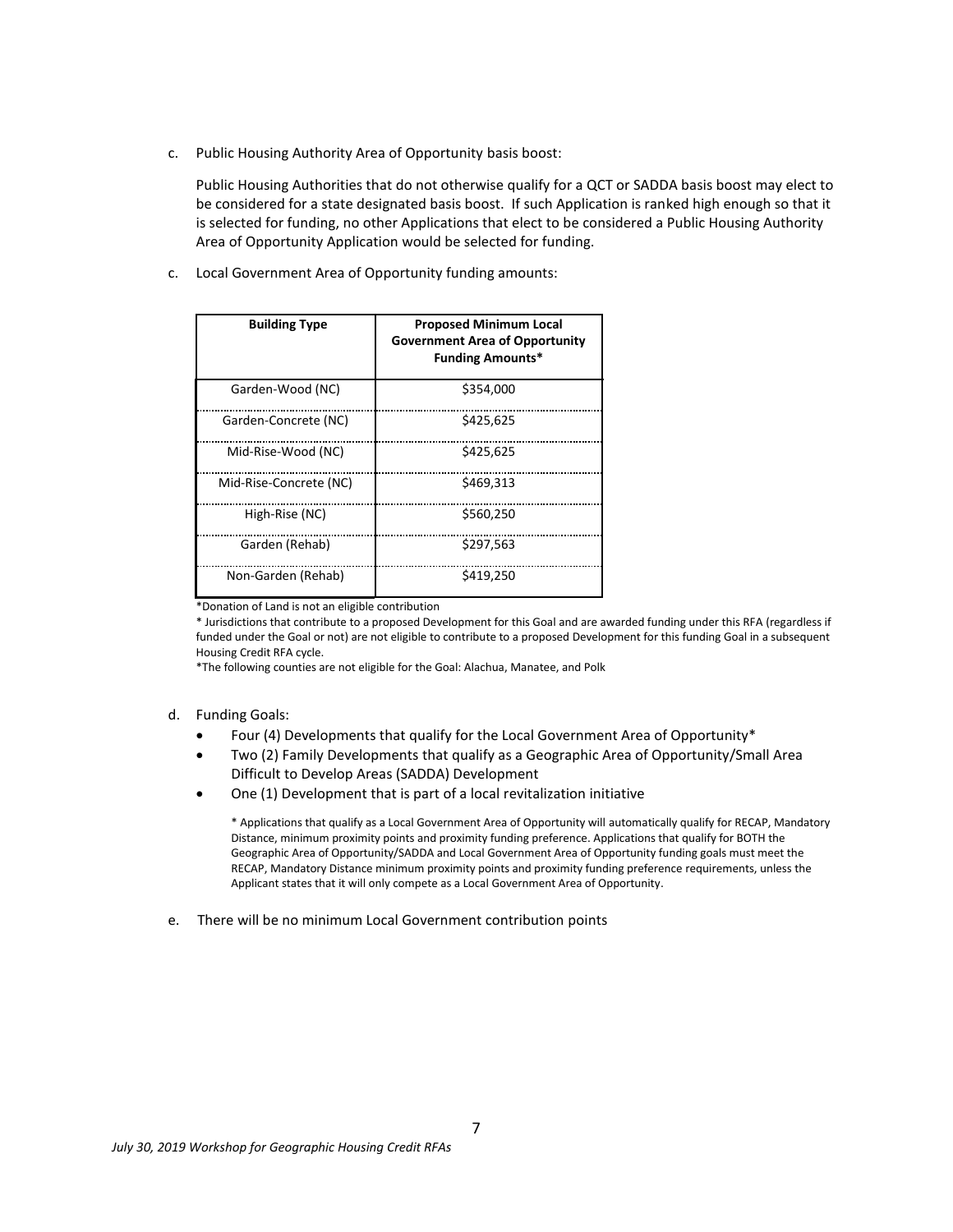### **4. RFA 2019-114 Housing Credit Financing for Affordable Housing Developments Located in Broward, Duval, Hillsborough, Orange, Palm Beach, and Pinellas Counties**

- a. Estimated \$18,104,643 available
- b. Funding Limits:

|                                     | Column A                                                                                      | Column B                                                                           |  |
|-------------------------------------|-----------------------------------------------------------------------------------------------|------------------------------------------------------------------------------------|--|
| <b>County Category</b>              | If the Development<br>does not qualify for<br>the basis boost as<br>outlined in (4)<br>below. | If the Development<br>qualifies for the basis<br>boost as outlined in (4)<br>below |  |
| <b>Broward County</b>               | \$2,217,000                                                                                   | \$2,882,000                                                                        |  |
| Hillsborough, Orange, or Palm Beach | \$1,830,000                                                                                   | \$2,375,000                                                                        |  |
| County                              |                                                                                               |                                                                                    |  |
| Duval or Pinellas County            | \$1,436,000                                                                                   | \$1,868,000                                                                        |  |

c. Local Government Area of Opportunity funding amounts:

| Minimum Local Government Area of Opportunity Funding |                        |                                               |  |
|------------------------------------------------------|------------------------|-----------------------------------------------|--|
|                                                      | Amounts*               |                                               |  |
|                                                      | <b>Total Amount of</b> | <b>Total Amount of</b>                        |  |
|                                                      | Loan(s)/Grant(s) for   | Loan(s)/Grant(s) for<br><b>Broward County</b> |  |
|                                                      | Duval, Hillsborough,   |                                               |  |
|                                                      | Orange, Palm Beach     |                                               |  |
| <b>Building Type*</b>                                | and Pinellas Counties  |                                               |  |
| Garden-Wood (NC)                                     | \$472,000              | \$495,250                                     |  |
| Garden-Concrete (NC)                                 | \$567,500              | \$595,250                                     |  |
| Mid-Rise-Wood (NC)                                   | \$567.500              | \$595,250                                     |  |
| Mid-Rise-Concrete (NC)                               | \$625,750              | \$656,000                                     |  |
| High-Rise (NC)                                       | \$747,000              | \$783,250                                     |  |
| Garden (Rehab)                                       | \$396,750              | \$416,000                                     |  |
| Non-Garden (Rehab)                                   | \$559,000              | \$586.250                                     |  |

\*Donation of Land is not an eligible contribution

- d. Funding Goals:
	- One (1) Family Development located in a Geographic Area of Opportunity/Small Area Difficult Development Area (SADDA)\* in Duval County
	- One (1) Family Development located in a Geographic Area of Opportunity/Small Area Difficult Development Area (SADDA)\* in Palm Beach County
	- Four (4) Developments that qualify as Local Government Area of Opportunity\* (One each from Broward, Hillsborough, Orange and Pinellas Counties)
	- A second Development in Broward County, utilizing a binding commitment, if necessary. The Applicant must be a Non-Profit.

\* Applications that qualify as a Local Government Area of Opportunity will automatically qualify for RECAP, Mandatory Distance, minimum proximity score and Proximity Funding Preferences. Applications that qualify for BOTH the Geographic Area of Opportunity and Local Government Area of Opportunity funding must meet the RECAP, Mandatory Distance, and Proximity requirements, unless the Applicant states that it will only compete as a Local Government Area of Opportunity goal.